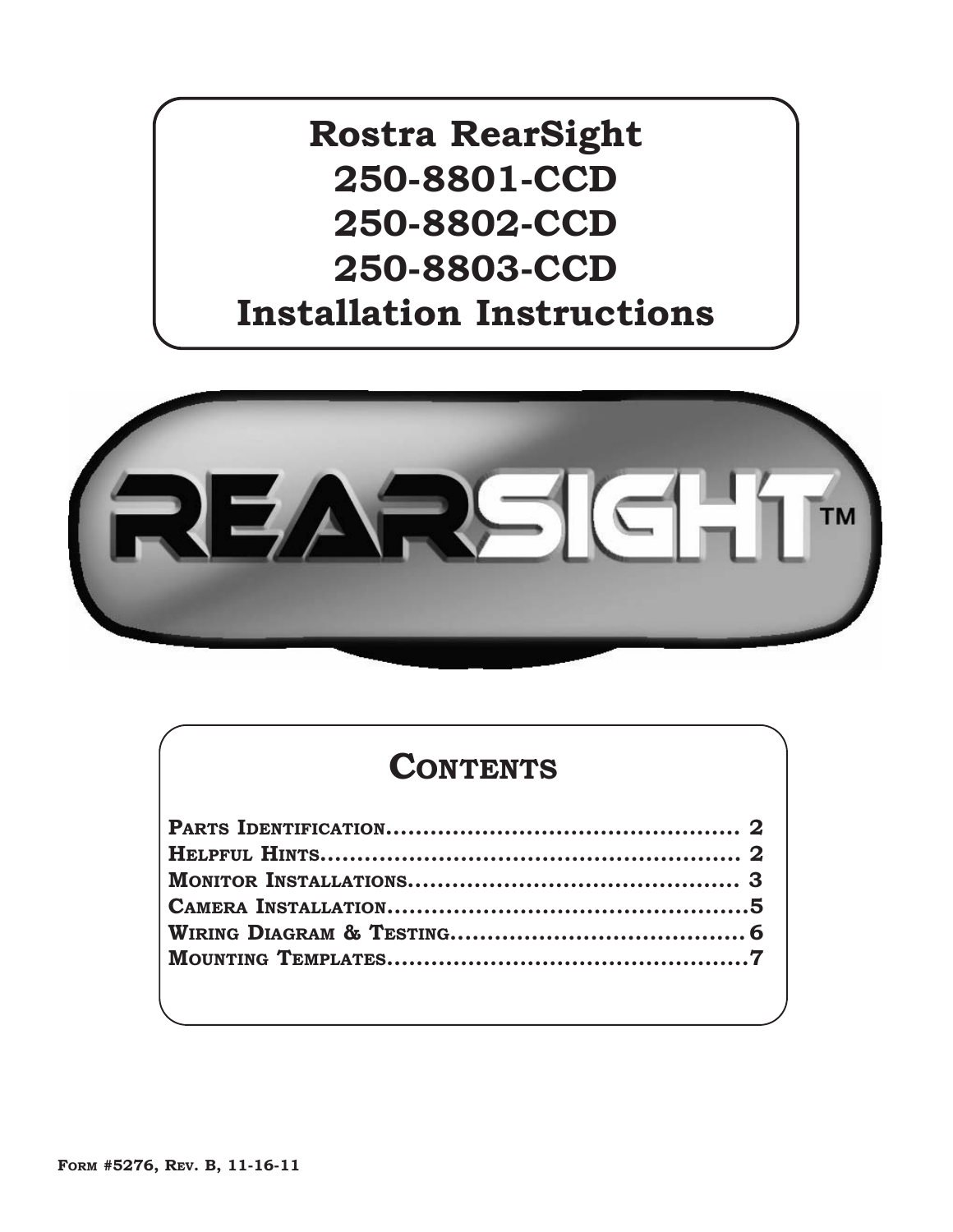## **PARTS IDENTIFICATION**

| <b>ITEM</b>    | <b>QUANTITY</b> | <b>PART NUMBER</b> | <b>DESCRIPTION</b>                               |
|----------------|-----------------|--------------------|--------------------------------------------------|
|                |                 | 250-8801           | 3.5 REARSIGHT MONITOR/MIRROR/COMP, TEMP          |
|                |                 | 250-8802           | 3.5 REARSIGHT MONITOR/MIRROR/ONSTAR              |
|                |                 | 250-8803           | 3.5 MONITOR INTERFACE HARNESS/ONSTAR, COMP, TEMP |
|                |                 | 250-8067           | 3.5 MONITOR INTERFACE HARNESS                    |
| 3              |                 | 250-8550           | <b>CAMERA EXTENSION HARNESS</b>                  |
|                |                 | 250-8112           | <b>REAR CAMERA ASSEMBLY</b>                      |
| $\overline{5}$ |                 | 250-8567           | SACK PARTS: TIE STRAPS,                          |
|                |                 |                    | T-TAPS, SEALING PUTTY                            |



# **HELPFUL HINTS**

### **1. BEFORE STARTING INSTALLATION:**

FAMILIARIZE YOURSELF WITH THE INSTALLATION INSTRUCTIONS AND REARSIGHT COMPONENTS.

#### **2. ANTI-THEFT RADIO:**

IF VEHICLE IS EQUIPPED WITH AN ANTI-THEFT RADIO, THE RADIO CODE MUST BE WRITTEN DOWN PRIOR TO DISCONNECTING BATTERY CABLE. THE CODE MUST BE REENTERED WHEN THE NEGATIVE BATTERY CABLE IS REINSTALLED.

### **3. REMOVAL OF NEGATIVE BATTERY CABLE:**

DISCONNECT THE **NEGATIVE BATTERY CABLE** FOR **THREE MINUTES** BEFORE INSTALLING THE REARSIGHT COMPONENTS TO AVOID UNINTENDED AIRBAG DEPLOYMENT. **FIGURE 1**

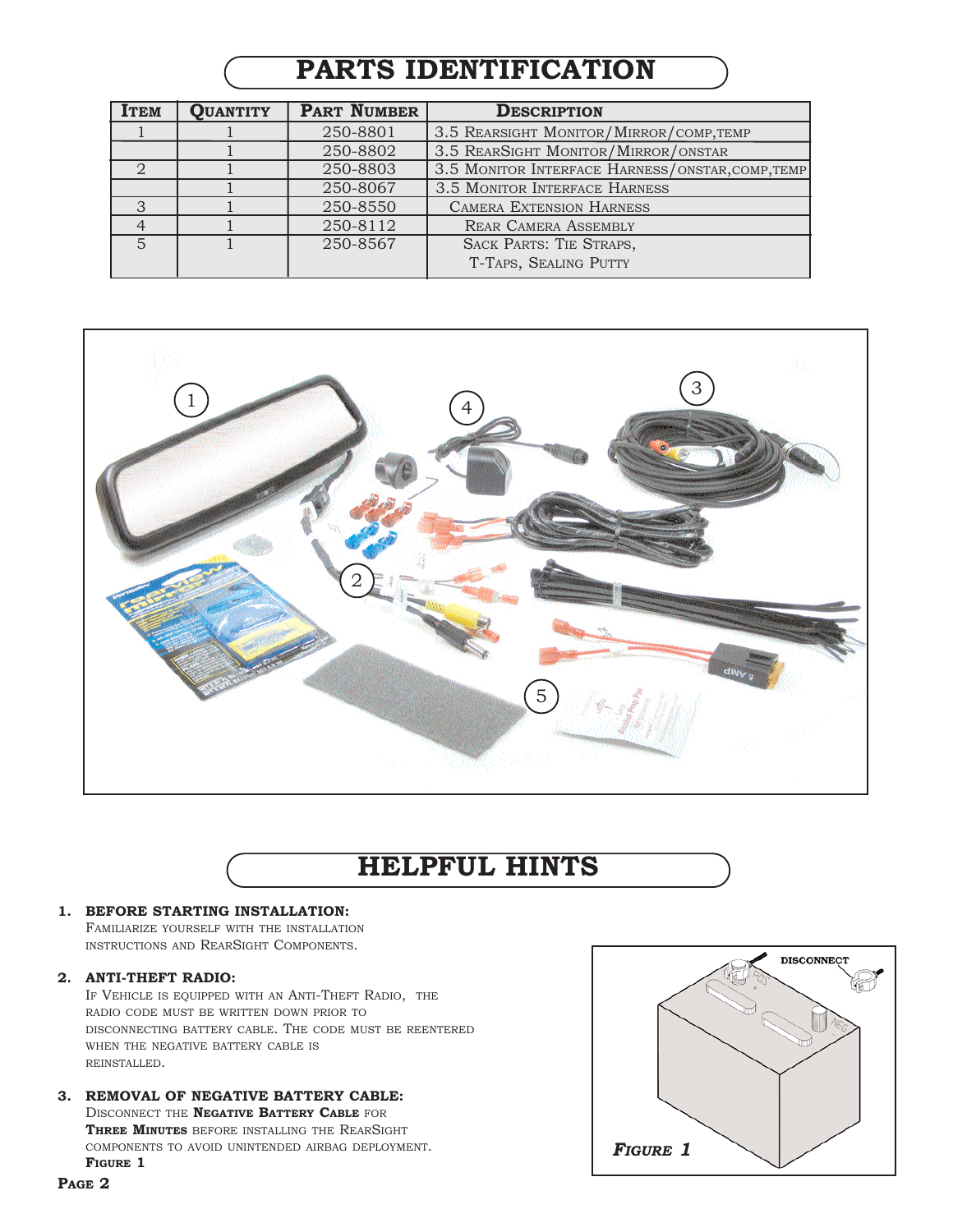## **MONITOR INSTALLATIONS**

**1.** REMOVE THE FACTORY MIRROR FROM VEHICLE. USE THE MIRROR MONITOR INTERFACE HARNESS PROVIDED IN KIT TO CONNECT TO THE FACTORY MIRROR CONNECTOR. RELEASE THE RETAINER OF THE VEHICLE CONNECTOR AS SHOWN TO INSERT EACH TERMINAL USING **FIGURE 2** WITH THE MONI-TOR PIN-OUT LISTINGS BELOW. CONNECT THE MIRROR MON-ITOR INTERFACE HARNESS TO EXTENSION HARNESS.





**NOTE: IF REVERSE WIRE IS PRESENT IN VEHICLE CONNECTOR, REMOVE WIRE FROM PIN 9 AND USE ELECTRICAL TAPE TO WRAP TERMINAL. INSERT BLUE WIRE FROM MIRROR MONITOR HARNESS INTO PIN 9.**



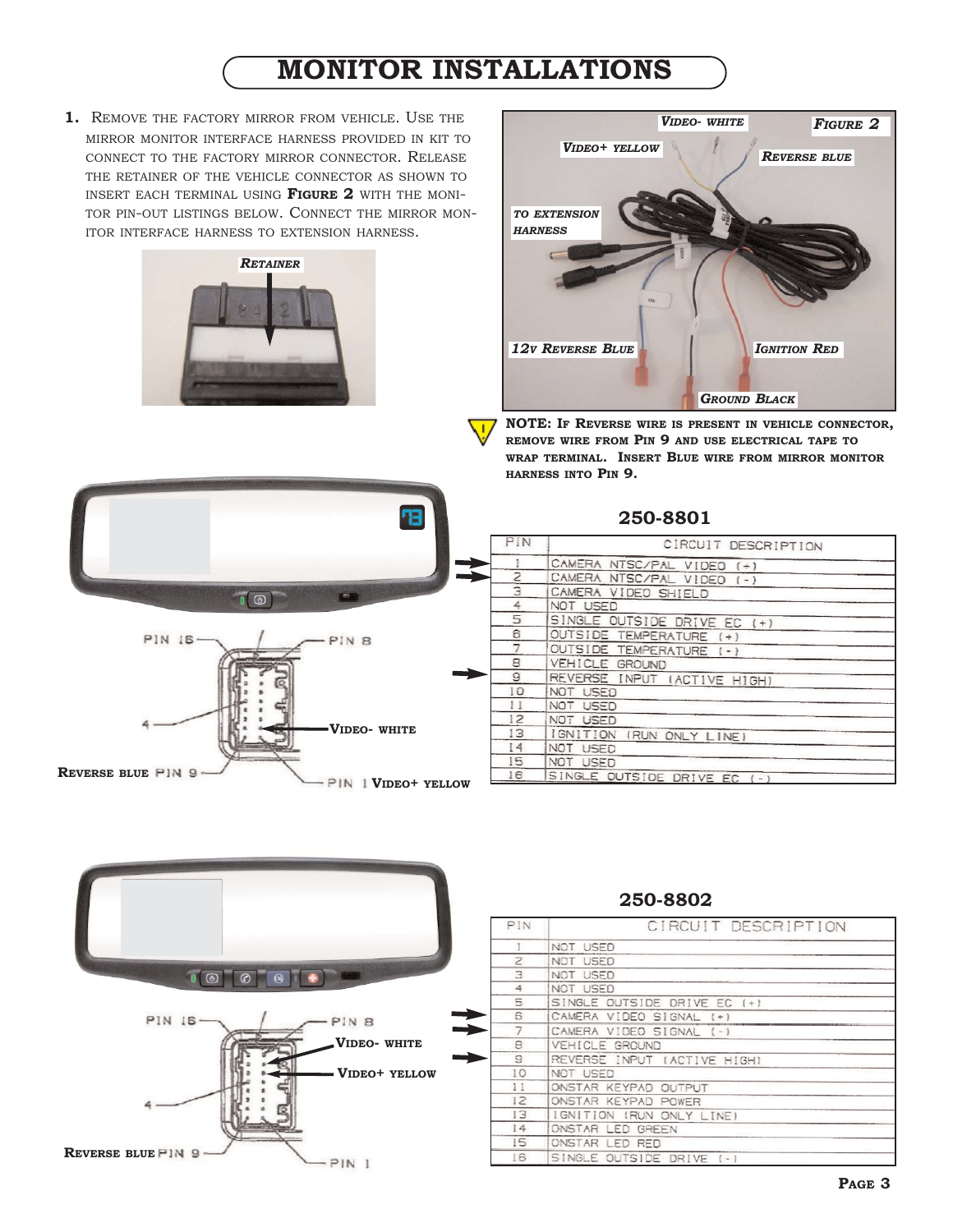## **MONITOR INSTALLATIONS**



- **2.** INSERT THE VEHICLE MONITOR CONNECTOR INTO NEW INSTALLED REARSIGHT MIRROR MONITOR. ROUTE THE MIR-ROR MONITOR HARNESS AND EXTENSION HARNESS TO TO REAR OF VEHICLE. FIGURE 3BE SURE HARNESS ARE ROUT-ED WHERE WIRES CANNOT BE PINCHED OR BOUND.
- **3.** CONNECT **BLACK** GROUND WIRE FROM MIRROR MONITOR INTERFACE HARNESS TO GROUND POINT OF VEHICLE. IF NEEDED, CONNECT THE **BLUE** REVERSE WIRE FROM MIRROR MONITOR INTERFACE HARNESS TO 12 VOLT BACK UP LIGHT CIRCUIT.





# **AUTO DIMMING**

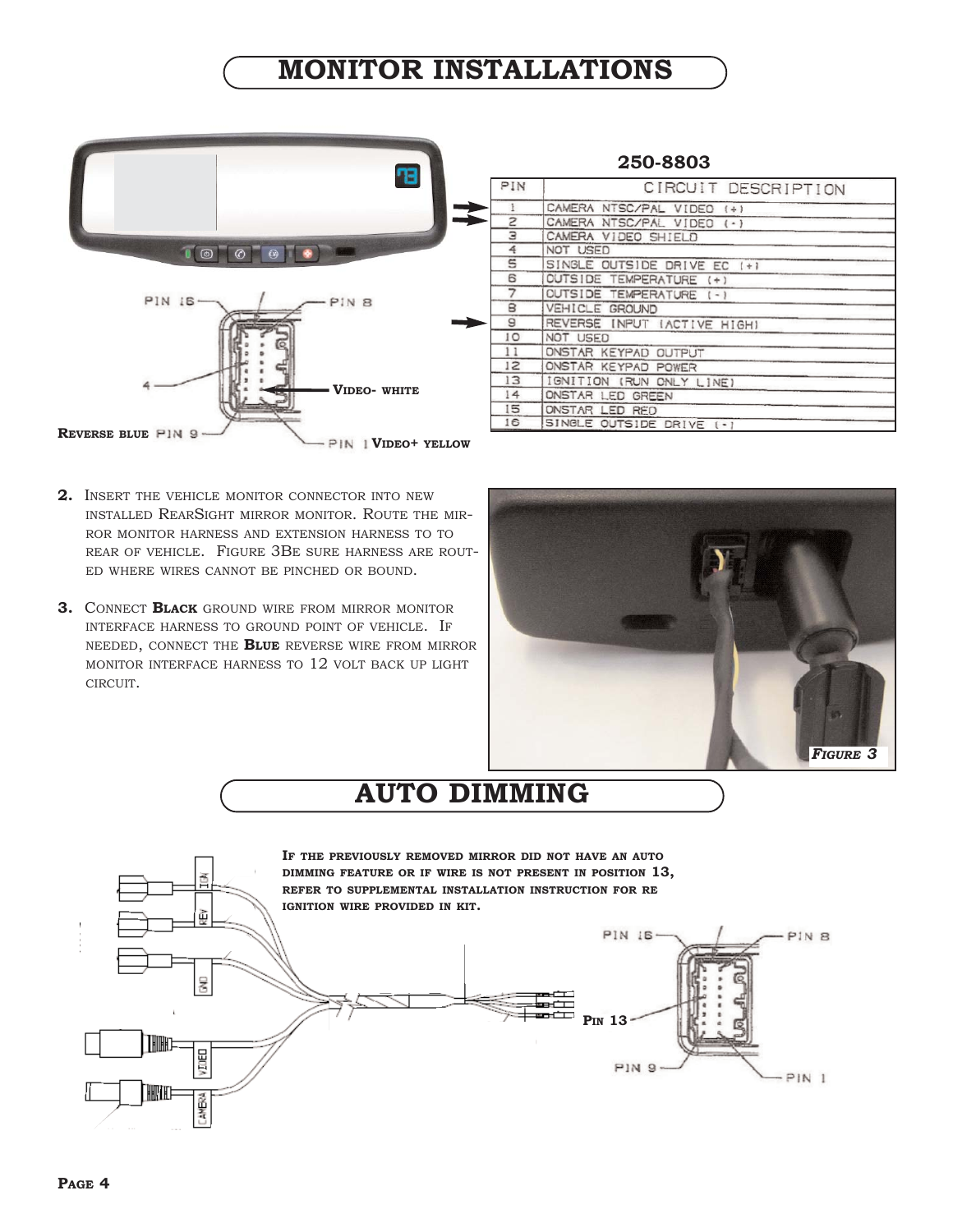## **CAMERA INSTALLATION**

- **1.** THE **CAMERA ASSEMBLY** IS FITTED WITH A **SHROUD** WHICH ALLOWS MOUNTING TO THE **LICENSE PLATE BRACKET** AS SHOWN IN **FIGURE 4**, OR MOUNT IN LICENSE PLATE LIGHT TRIM AREA. **FIGURE 5**.
- **2.** SEE **FORM #5086** FOR CONVERSION OF SHROUD FOR SHOWN DRILL MOUNT. **FIGURES 6-8**. DRILL A 1/4" PILOT HOLE AND THEN ENLARGE IT TO  $1-1/16$ ". CLEAN AND DE-BURR THE HOLE. YOU MUST CLEAN THE MOUNTING AREA THOROUGHLY WITH THE PROVIDED ALCOHOL PAD, LET DRY, THEN APPLY DIRECT PRESSURE FOR **30 SECONDS** TO ENSURE PROPER ADHESION.
- **2.** USE THE **30FT CAMERA EXTENSION HARNESS** TO CONNECT THE MIRROR MONITOR TO THE CAMERA. ROUTE THE EXTENSION HAR-NESS WITH EXISTING WIRING ALONG THE VEHICLE.









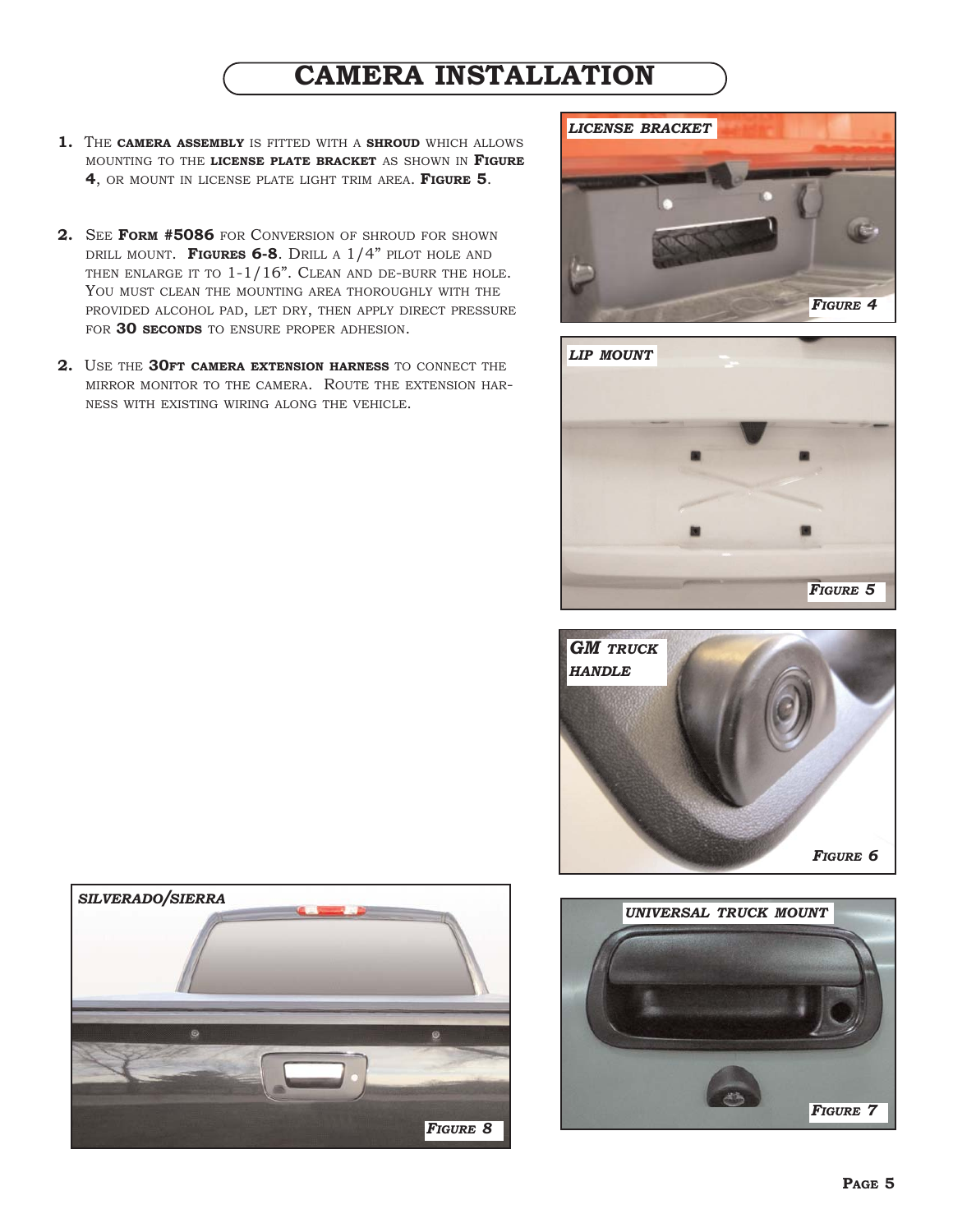## **TESTING AND REASSEMBLY**

## **TESTING**

**1.** RECONNECT NEGATIVE BATTERY CABLE AND TORQUE TO **3 FT LBS**. RE-ENTER ANY THEFT DETERRENT INFORMATION, IF APPLICABLE.

**2.** TURN THE IGNITION SWITCH **ON**. PUT THE VEHICLE IN REVERSE. VERIFY THAT THE REARSIGHT MIRROR IS ON AND THAT THE CAMERA'S PICTURE APPEARS.

**3.** IF THERE IS NO PICTURE, VERIFY ALL CONNECTIONS ARE SECURE.

### **REASSEMBLY**

**1.** REINSTALL ALL TRIM PIECES TAKING SPECIAL CARE TO ENSURE HARNESSES AND WIRING CONNECTIONS ARE PROPERLY SECURED.

**2.** BE SURE HARNESS IS NOT PINCHED OR BOUND BY TRIM PIECES.

- **3.** PLACE THE OWNER'S CARD IN THE GLOVE BOX.
- **4.** RECONNECT ALL DISCONNECTED BULBS AND CHECK FOR FUNCTION.

## **TROUBLESHOOTING**

| <b>FAULT CONDITION</b>           | <b>SOLUTION</b>                          |
|----------------------------------|------------------------------------------|
| MIRROR MONITOR DOES NOT COME ON  | CHECK FOR 12 VOLTS AT RED IGNITION       |
|                                  | WIRE. CHECK FOR 5 OHMS OR LESS AT        |
|                                  | BLACK GROUND WIRE, CHECK FOR WIRE IN     |
|                                  | POSITION 13 AT MIRROR CONNECTOR. IF      |
|                                  | WIRE IS NOT PRESENT, REFER TO SUPPLE-    |
|                                  | MENTAL INSTRUCTIONS FOR RED WIRE.        |
| VEHICLE WILL NOT START           | CUT WIRE IN PIN 3 OF MIRROR CONNECTOR    |
|                                  | TO ISOLATE LAN COMMUNICATION CIRCUIT.    |
| MONITOR VIDEO IMAGE COMES ON AND | VERIFY SECONDARY BLUE REVERSE WIRE       |
| <b>TURNS OFF</b>                 | FROM MIRROR MONITOR HARNESS HAS 12       |
|                                  | VOLTS TO BACK UP LIGHT CIRCUIT. (VEHICLE |
|                                  | PRE-WIRED REVERSE WIRE IN PIN 9 IN NOT   |
|                                  | SUFFICIENT) REFER TO NOTE ON PAGE 3      |
|                                  |                                          |
|                                  |                                          |
|                                  |                                          |
|                                  |                                          |